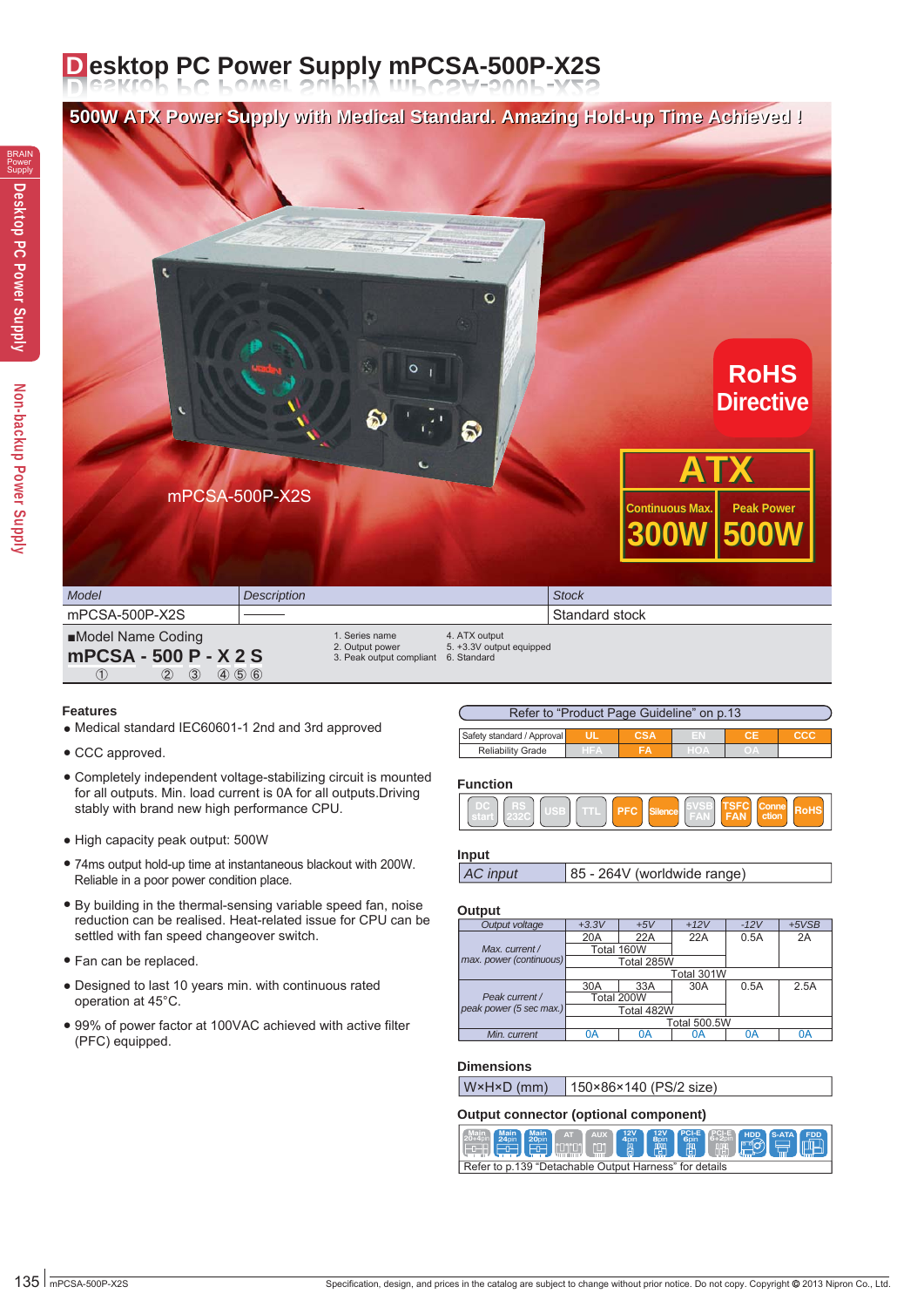## **General Specification** Condition: at normal temperature and humidity unless otherwise specified

|             | <i>Items</i>                       |               | <b>Specification</b>                                                                                                            |                                                                                                  |                                   |                                                                                                                   |                           | Measurement conditions, etc.                                                                                 |
|-------------|------------------------------------|---------------|---------------------------------------------------------------------------------------------------------------------------------|--------------------------------------------------------------------------------------------------|-----------------------------------|-------------------------------------------------------------------------------------------------------------------|---------------------------|--------------------------------------------------------------------------------------------------------------|
|             | Rated Voltage                      |               | 100 - 240 VAC (85* - 264 V)                                                                                                     |                                                                                                  |                                   |                                                                                                                   |                           | Worldwide range, *Refer to Fig.1                                                                             |
|             | Input Frequency                    |               | 50 / 60Hz                                                                                                                       |                                                                                                  |                                   |                                                                                                                   |                           | 47 - 63Hz                                                                                                    |
|             | Efficiency                         |               |                                                                                                                                 | 73% typ. (100 VAC), 77% typ. (240 VAC) *Characteristic data: Fig.4                               |                                   |                                                                                                                   |                           | At rated input/output                                                                                        |
| AC Input    | Power Factor                       |               |                                                                                                                                 | 99% typ. (100 VAC), 94% typ. (240 VAC) *Characteristic data: Fig.5                               |                                   |                                                                                                                   |                           |                                                                                                              |
|             | Inrush Current                     |               |                                                                                                                                 | 31A peak (100 VAC), 75A peak (240 VAC) *Characteristic data: Fig.6                               |                                   |                                                                                                                   |                           | At rated input/output at cold start (25°C)                                                                   |
|             | Input VA                           |               |                                                                                                                                 |                                                                                                  |                                   | 436VA max. (100 VAC), 435VA max. (240 VAC) *Characteristic data: Fig.5                                            |                           | At rated input and max. output                                                                               |
|             |                                    |               |                                                                                                                                 | 754VA max. (100 VAC), 714VA max. (240 VAC)                                                       |                                   |                                                                                                                   |                           | At rated input and peak output                                                                               |
|             | Rated Voltage                      |               | $+3.3V$                                                                                                                         | $+5V$                                                                                            | $+12V$                            | $-12V$                                                                                                            | +5VSB                     |                                                                                                              |
|             | <b>Rated Current</b>               |               | 10A                                                                                                                             | 12A                                                                                              | 16A                               | 0.5A                                                                                                              | 2A                        | Total rated output power: 301W                                                                               |
|             | Max. Current / Power               |               | 20A                                                                                                                             | 22A                                                                                              | 22A                               | 0.5A                                                                                                              | 2A                        | Max. output power: 301W                                                                                      |
|             |                                    |               | 160W max.                                                                                                                       |                                                                                                  |                                   |                                                                                                                   |                           |                                                                                                              |
|             |                                    |               |                                                                                                                                 | 285W max.                                                                                        |                                   |                                                                                                                   |                           |                                                                                                              |
|             | Peak Current / Power               |               | 30A                                                                                                                             | 33A                                                                                              | 30A                               | 0.5A                                                                                                              | 2.5A                      | Peak output power: 500.5W                                                                                    |
| putput      |                                    |               | 200W max.                                                                                                                       |                                                                                                  |                                   |                                                                                                                   |                           | Time: 5 sec or less                                                                                          |
|             |                                    |               |                                                                                                                                 | 482W max.                                                                                        |                                   |                                                                                                                   |                           | Duty ratio of repetitive load: 10% or less<br>*Refer to Fig.2                                                |
|             | Min. Current                       |               | 0A                                                                                                                              | 0A                                                                                               | 0A                                | 0A                                                                                                                | 0A                        |                                                                                                              |
|             | Total Voltage Accuracy (%)         |               | $±4$ max.                                                                                                                       | $±4$ max.                                                                                        | $±5$ max.                         | $±5$ max.                                                                                                         | $±5$ max.                 | Total accuracy of temperature, input, and                                                                    |
|             |                                    |               |                                                                                                                                 |                                                                                                  |                                   |                                                                                                                   |                           | load fluctuations                                                                                            |
|             | Max. Ripple Voltage (mVp-p)        |               | 50 max.                                                                                                                         | 50 max.                                                                                          | 120 max.                          | 120 max.                                                                                                          | 50 max.                   | Two wires are coming out from the output connector                                                           |
|             | Max. Spike Voltage (mVp-p)         |               | 100 max.                                                                                                                        | 100 max.                                                                                         | 170 max.                          | 170 max.                                                                                                          | 100 max.                  | and connected into one at the edge. 10µF electrolytic<br>capacitor and 0.1µF ceramic capacitor are placed on |
|             |                                    |               |                                                                                                                                 |                                                                                                  |                                   |                                                                                                                   |                           | it and it is measured. *Characteristic data: Fig.17                                                          |
|             | Overcurrent                        | OCP Point (A) | 31 min.                                                                                                                         | 34 min.                                                                                          | 31 min.                           |                                                                                                                   | 105% min. of peak current | All other outputs are at rated input/output                                                                  |
|             | Protection                         | Method        |                                                                                                                                 | All outputs except for +5VSB shutdown                                                            |                                   | Fold back                                                                                                         | Same as                   |                                                                                                              |
|             |                                    |               |                                                                                                                                 |                                                                                                  |                                   | current limiting                                                                                                  | $+3.3V, +5V, +12V$        |                                                                                                              |
|             |                                    | Recovery      |                                                                                                                                 | Reclosing AC input,                                                                              |                                   |                                                                                                                   | Automatic recovery        |                                                                                                              |
|             |                                    |               |                                                                                                                                 | or switching PS_ON# signal from 'H' to 'L'                                                       |                                   |                                                                                                                   |                           |                                                                                                              |
| Protection  | Overvoltage                        | OVP Point (V) | $3.76 - 4.3$                                                                                                                    | $5.74 - 7.0$                                                                                     | $13.4 - 15.6$                     | ÷.                                                                                                                |                           |                                                                                                              |
|             | Protection                         | Method        |                                                                                                                                 | All outputs except for +5VSB shutdown                                                            |                                   |                                                                                                                   |                           |                                                                                                              |
|             |                                    |               |                                                                                                                                 |                                                                                                  |                                   |                                                                                                                   |                           |                                                                                                              |
|             |                                    | Recovery      |                                                                                                                                 | Reclosing AC input,                                                                              |                                   |                                                                                                                   |                           |                                                                                                              |
|             |                                    |               |                                                                                                                                 | or switching PS ON# signal from 'H' to 'L'                                                       |                                   |                                                                                                                   |                           |                                                                                                              |
| Environment | Operating Temp. / Humidity         |               | 0 to 60°C* / 10 to 90%                                                                                                          |                                                                                                  |                                   | No condensation *Refer to Fig.3                                                                                   |                           |                                                                                                              |
|             | Storage Temp. / Humidity           |               | -25 to 70°C / 10 - 95%                                                                                                          |                                                                                                  | No condensation                   |                                                                                                                   |                           |                                                                                                              |
|             | Vibration                          |               |                                                                                                                                 | Displacement amplitude: 0.075mm (10-55Hz), Sweep cycles: 10, Test duration: 45 minutes each axis | JIS-C-60068-2-6, at no operation  |                                                                                                                   |                           |                                                                                                              |
|             | <b>Mechanical Shock</b>            |               |                                                                                                                                 | Lift one bottom edge up to 50mm and let it fall. Number of bumps: 3 each of 4 edges              | JIS-C-60068-2-31, at no operation |                                                                                                                   |                           |                                                                                                              |
|             | Dielectric Strength                |               |                                                                                                                                 | AC input - FG/DC output: 1500 VAC for 1 minute                                                   |                                   | It is having a 4kV dielectric strength between AC<br>input to DC output. However, for finished product,           |                           |                                                                                                              |
| Insulation  |                                    |               |                                                                                                                                 |                                                                                                  |                                   | 1.5kV shall be applied to prevent excess voltage                                                                  |                           |                                                                                                              |
|             | <b>Insulation Resistance</b>       |               |                                                                                                                                 | AC input - FG/DC output: 50ΜΩ min.                                                               | to basic insulation part.         |                                                                                                                   |                           |                                                                                                              |
|             | Leakage Current                    |               |                                                                                                                                 | 0.12mA max. (100 VAC) / 0.3mA max. (200 VAC) *Characteristic data: Fig.7                         |                                   | YEW. TYPE3226 (1kΩ) or equivalent                                                                                 |                           |                                                                                                              |
|             | Line Noise Immunity                |               | ±2000V (pulse width: 100/1000ns, repetitive cycle: 30-100Hz,<br>normal/common mode with pos./neg. polarity for 10 minutes each) |                                                                                                  |                                   |                                                                                                                   |                           | Measured by INS-410<br>No fluctuation of DC output or malfunction                                            |
|             |                                    |               |                                                                                                                                 |                                                                                                  |                                   |                                                                                                                   |                           |                                                                                                              |
|             | Electrostatic Discharge            |               | EN61000-4-2 compliant                                                                                                           |                                                                                                  |                                   |                                                                                                                   |                           |                                                                                                              |
|             | Radiated, Radio-Frequency EM Field |               | EN61000-4-3 compliant                                                                                                           |                                                                                                  |                                   |                                                                                                                   |                           |                                                                                                              |
|             | <b>Fast Transient Burst</b>        |               | EN61000-4-4 compliant                                                                                                           |                                                                                                  |                                   |                                                                                                                   |                           |                                                                                                              |
| <b>EMC</b>  | <b>Lightning Surge</b>             |               | EN61000-4-5 compliant                                                                                                           |                                                                                                  |                                   |                                                                                                                   |                           |                                                                                                              |
|             | <b>RF Conducted Immunity</b>       |               | EN61000-4-6 compliant                                                                                                           |                                                                                                  |                                   |                                                                                                                   |                           |                                                                                                              |
|             | Magnetic Field Immunity            |               | EN61000-4-8 compliant                                                                                                           |                                                                                                  |                                   |                                                                                                                   |                           |                                                                                                              |
|             | Voltage Dip / Regulation           |               | EN61000-4-11 compliant                                                                                                          |                                                                                                  |                                   |                                                                                                                   |                           |                                                                                                              |
|             | <b>Conducted Emission</b>          |               |                                                                                                                                 |                                                                                                  |                                   | VCCI-B、FCC-B、EN55022-B compliant *Characteristic data: Fig.8 and 9                                                |                           | Measured by single unit                                                                                      |
|             | Harmonic Current Regulation        |               |                                                                                                                                 | IEC61000-3-2 (Ver.2.1) Class D, EN61000-3-2 (A14) Class D compliant                              |                                   |                                                                                                                   |                           | At rated input/output                                                                                        |
|             | Safety Standard                    |               |                                                                                                                                 | CCC(S&E), CE Marking(LVD, EMC)                                                                   |                                   | UL60601-1, CSA C22.2 No.601.1, UL60950-1, CSA C22.2 No.60950-1(c-UL),                                             |                           |                                                                                                              |
|             | Cooling System                     |               |                                                                                                                                 |                                                                                                  |                                   |                                                                                                                   |                           | Fan rotates at low speed depending on the internal                                                           |
|             |                                    |               | Forced air cooling: fan control can be switched between thermal-sensing variable speed<br>and stabilized full rotation modes.   |                                                                                                  |                                   |                                                                                                                   |                           | temperature of power supply even PS ON# signal 'H'.                                                          |
| Others      | Output Grounding                   |               | Connected chassis (FG)*                                                                                                         |                                                                                                  |                                   |                                                                                                                   |                           | *It can be customized to connect to capacitor.                                                               |
|             | Output Hold-up Time                |               |                                                                                                                                 |                                                                                                  |                                   | PWR_OK holds up 16ms min. after AC failure *Characteristic data: Fig.14                                           |                           | At rated output                                                                                              |
|             | <b>Reliability Grade</b>           |               |                                                                                                                                 | FA (industrial equipment grade, double-sided through hole PCB)                                   |                                   |                                                                                                                   |                           | Follow our standard                                                                                          |
|             | <b>MTBF</b>                        |               | 93,000 H min.                                                                                                                   |                                                                                                  |                                   |                                                                                                                   |                           | Based on EIAJ RCR-9102                                                                                       |
|             | Weight                             |               | 1.8 kg typ.                                                                                                                     |                                                                                                  |                                   |                                                                                                                   |                           |                                                                                                              |
|             | Warranty                           |               |                                                                                                                                 |                                                                                                  |                                   | 3 years after delivery. If any faults belong to us, the defective unit shall be repaired or replaced at our cost. |                           | Except for errors caused by operation not listed                                                             |





0 10 20 30 40 50 60 Ambient temperature (°C)

Specification, design, and prices in the catalog are subject to change without prior notice. Do not copy. Copyright @ 2013 Nipron Co., Ltd. mPCSA-500P-X2S 136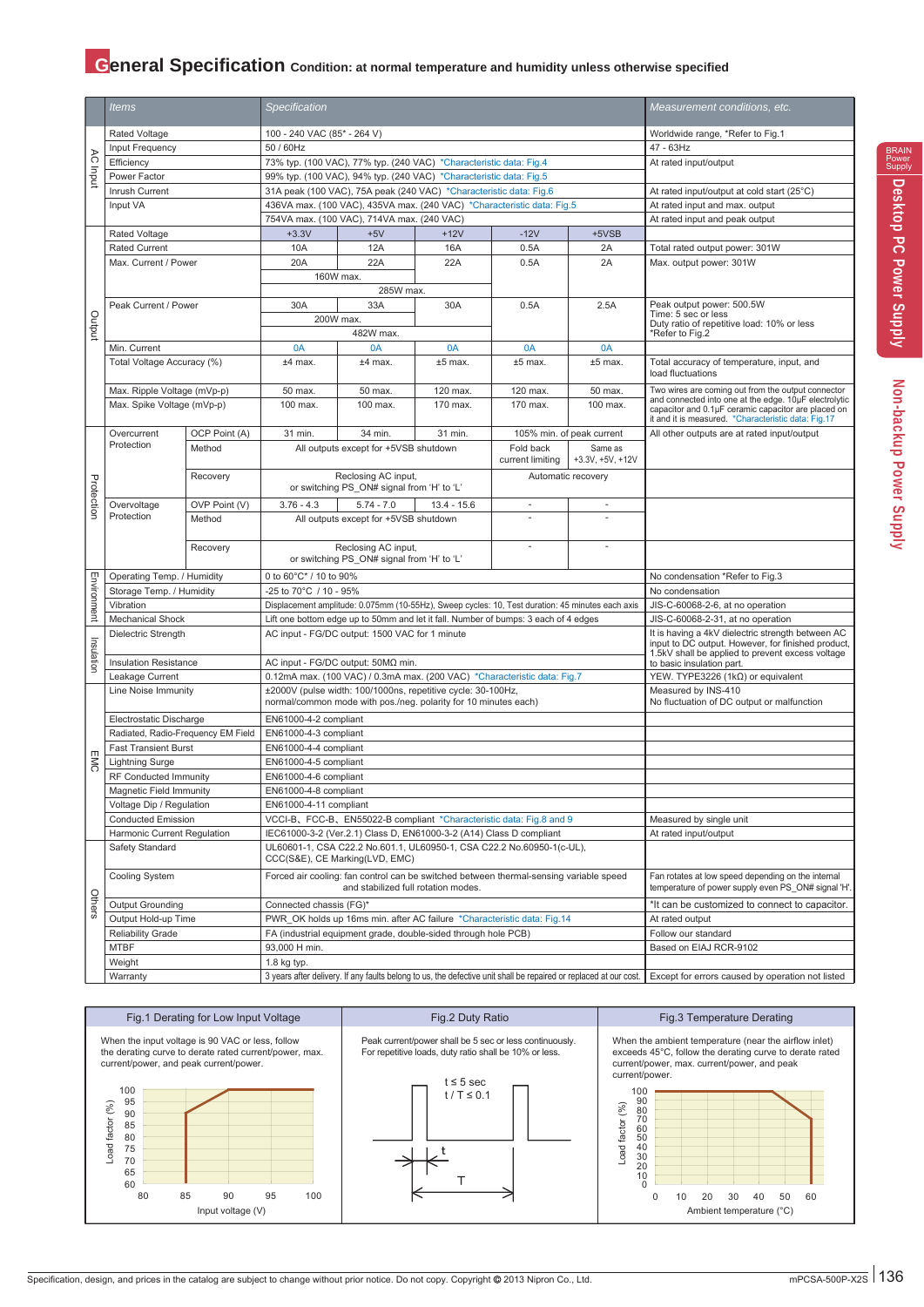## **Signal Input / Output Specification** condition: at normal temperature and humidity unless otherwise specified

5mA max. 5.25V max.





### **Internal Structure**





Power supply side

and the pin 6 of SIG connector

The pin 1 of MAIN connector and the pin 8 of SIG connector

One rotation

Signal output terminal  $\leftarrow$  5mA max. 5.25V max.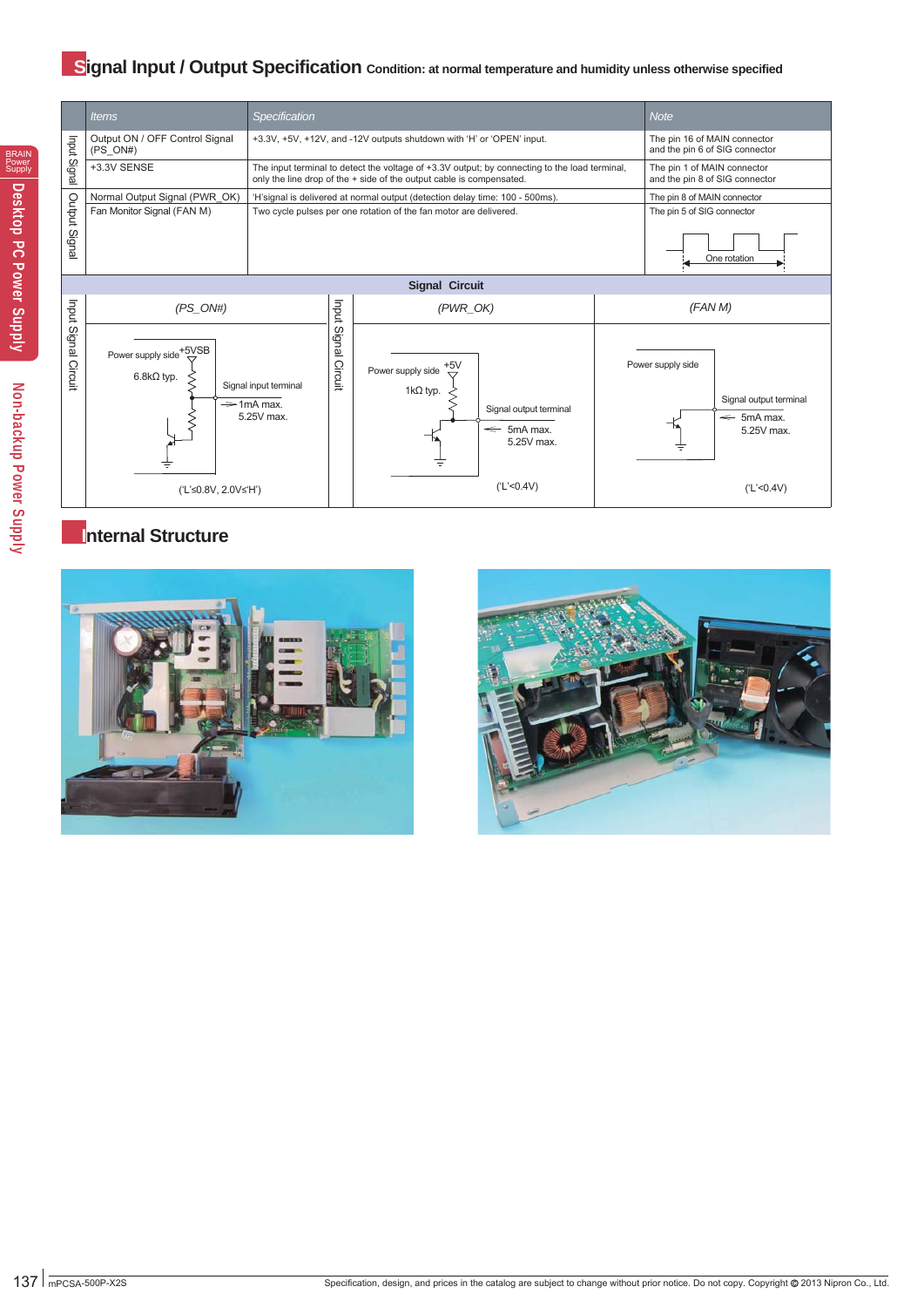

## **Block Diagram**

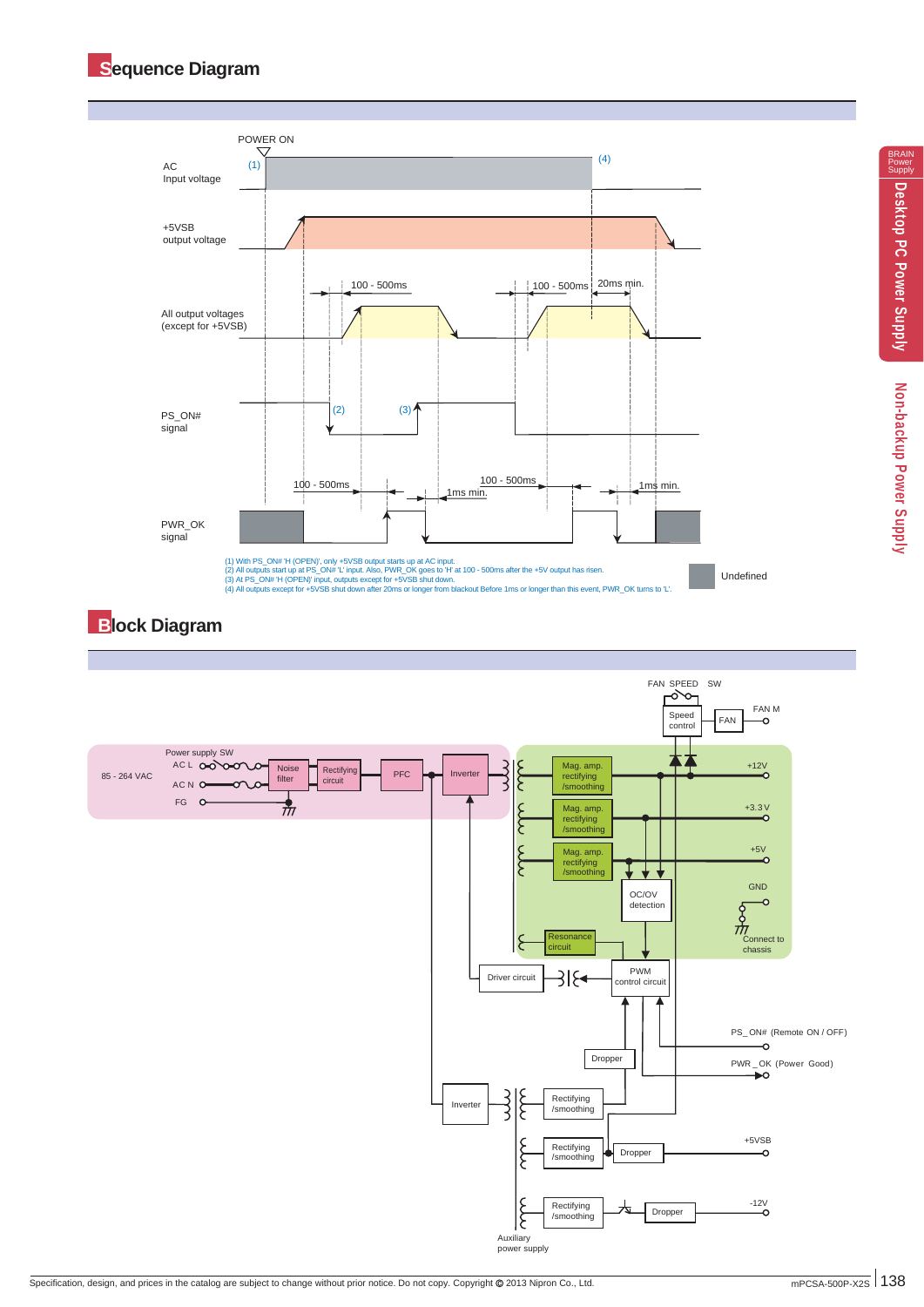

# **Optional Components** Sold Separately

| <b>Detachable Output Harness</b>     |                                                                                                                                 |                                        |                                                               |
|--------------------------------------|---------------------------------------------------------------------------------------------------------------------------------|----------------------------------------|---------------------------------------------------------------|
| Model                                | Length and Type of Connector                                                                                                    |                                        | <b>Output Port Allocation</b>                                 |
| <b>MAIN</b><br>Main power cable      |                                                                                                                                 |                                        |                                                               |
| WH-M2024-500                         | <b>MAIN</b><br>I<br>$500 + 15$<br>20-pin                                                                                        | mum<br>шкант                           |                                                               |
| WH-M2424-500                         | <b>MAIN</b><br>nn (born)<br>Tangkan ang<br>$500 + 15$<br>24-pin                                                                 | <b>WINDOW</b><br>inth <sub>o</sub> nes |                                                               |
| 12V<br>12V power cable               |                                                                                                                                 |                                        |                                                               |
| WH-V0808-500                         | 12V<br>$500 + 15$<br>唱<br>12V 8-pin                                                                                             | 51                                     |                                                               |
| WH-V0408-500                         | 12V<br>500±15<br>图 12V 4-pin                                                                                                    | в                                      |                                                               |
| WH-VG208-500                         | 图 12V 4-pin<br>12V<br>$500 + 15$<br>PCI-E 6-pin                                                                                 | E.<br>∈■                               | <b>HD</b><br>12V<br>ㅁ                                         |
| WH-VV208-500-02                      | 啫<br>12V 8-pin<br> 2V<br>500±10<br>啫<br>12V 8-pin                                                                               | 53<br>51                               | O(f)<br>₹                                                     |
| WH-VG208-500-02                      | 黾<br>12V 8-pin<br> 2V <br>$500 + 10$<br>卓<br>PCI-E 6-pin                                                                        | 53<br>毛面                               |                                                               |
| HD<br>HD power cable                 |                                                                                                                                 |                                        |                                                               |
| WH-PP610-850                         | 匍<br>→m<br>→‼‼<br>ç<br>150±15<br>150±15<br>550±15<br>i≍̀∏∃<br>▶️∐<br>≻⊑                                                         | 围<br>peripheral (HD)<br>Ξ              | Acceptable cable(s)<br><b>MAIN</b><br>12V<br><b>SIG</b><br>HD |
| WH-PS610-850                         | 怬<br>550±15<br>$150 + 15$<br>$150 \pm 15$<br>Τ<br>$\mathbb{R}$<br>匍<br>≻⊑                                                       | $\Box$ FD<br>$\blacksquare$            | 1 model<br>1 model<br>1 model<br>1 model                      |
| WH-PS710-850                         | ft<br>550±15<br>$150 \pm 15$<br>I<br>850±15<br>⋐                                                                                | $\mathsf{B}$ S-ATA<br>E I              |                                                               |
| $\overline{\text{SIG}}$<br>SIG cable |                                                                                                                                 |                                        |                                                               |
| WH-S0610-500                         | $500 + 15$<br>မ္တ<br>⊫lel<br>SIG-1                                                                                              | E.                                     |                                                               |
| WH-S0610-500-01                      | 500±15<br>$\blacktriangleright$ $\boxdot$ SIG-2                                                                                 | ₫                                      |                                                               |
| WH-S0310-500                         | $500 + 15$<br>$\blacktriangleright$ $\square$ SIG-3<br>τī                                                                       | е<br><b>Section</b>                    |                                                               |
| <b>MAIN</b><br>12V<br>Harness set    | <b>HD</b>                                                                                                                       |                                        |                                                               |
| <b>WHS2828</b>                       | [contents] / WH-M2024-500 (1) / WH-M2424-500 (1) / WH-V0808-500 (1) / WH-VG208-500 (1)<br>/ WH-PP610-850 (1) / WH-PS610-850 (2) |                                        |                                                               |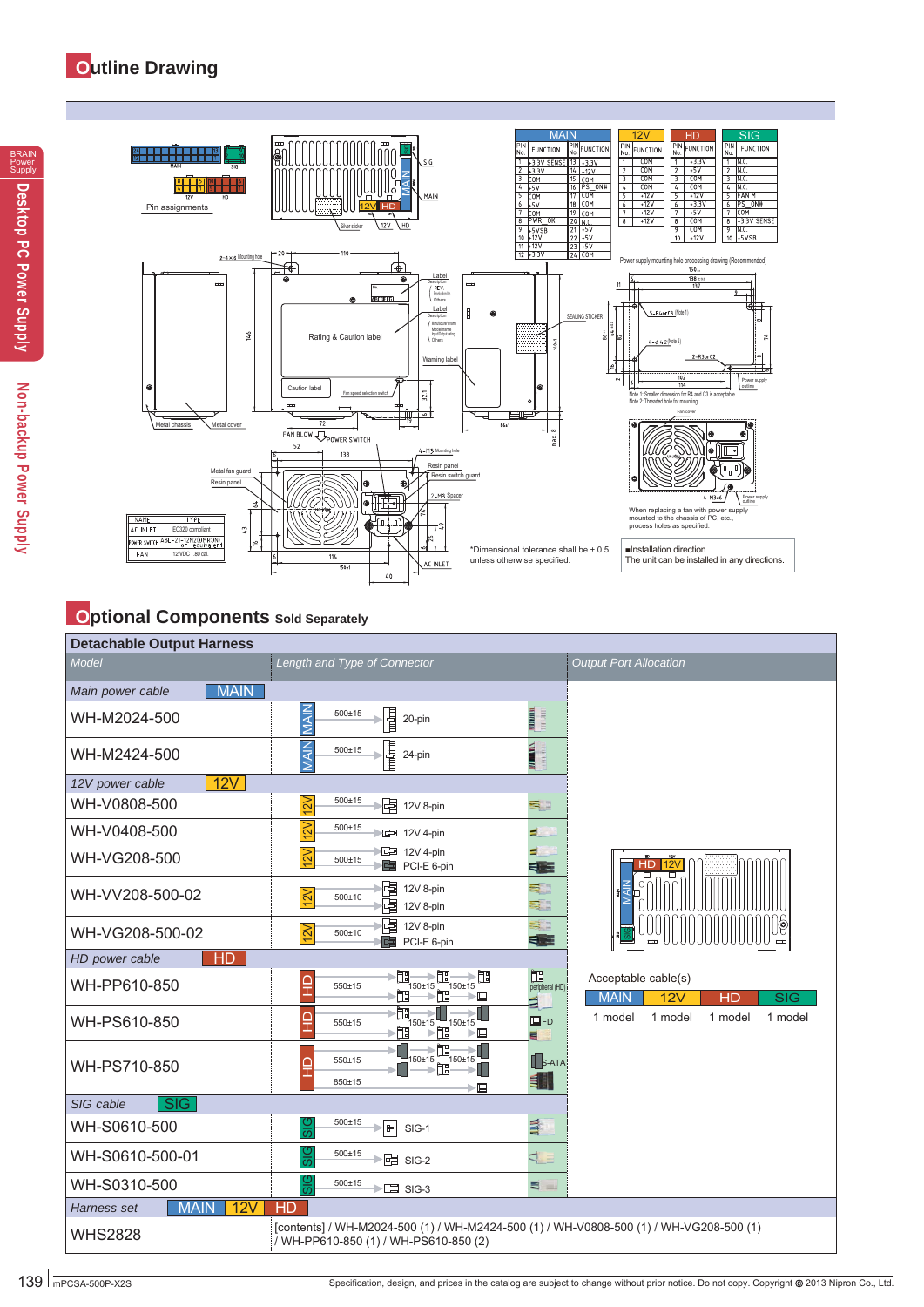## **Optional Components** Sold Separately

| Cable   |           |               |                                                 |
|---------|-----------|---------------|-------------------------------------------------|
| Picture | Model     | <b>Type</b>   | <b>Description</b>                              |
|         | WH2753    | AC power cord | 125 VAC 12A<br>[PSE]                            |
|         | WH2753-02 | AC power cord | 125 VAC 12A (tracking resistance type)<br>[PSE] |

| <b>Parts / Unit</b> |         |                                  |                                                                                                                                                                                                                |  |  |  |  |
|---------------------|---------|----------------------------------|----------------------------------------------------------------------------------------------------------------------------------------------------------------------------------------------------------------|--|--|--|--|
| Picture             | Model   | Tvpe                             | <b>Description</b>                                                                                                                                                                                             |  |  |  |  |
|                     | ACC2734 | AC power cord<br>retention clamp | It prevents the slipping of AC power cord (WH2753, WH2753-02) and operational<br>mistakes of power switch. *In some cases, the clamp (ACC2734) might not be<br>possible mounted to a commercial AC power cord. |  |  |  |  |

| <b>Other Optional Components</b> |                                          |           |                                                |  |  |  |
|----------------------------------|------------------------------------------|-----------|------------------------------------------------|--|--|--|
| Model                            | Description                              | Model     | <b>Description</b>                             |  |  |  |
| ACC2637                          | Automatic startup unit                   | WH5105    | 12V 4-pin connector conversion harness (80mm)  |  |  |  |
| <b>WH2820</b>                    | 20-pin extension harness (600mm)         | WH5105-02 | 12V 4-pin connector conversion harness (320mm) |  |  |  |
| <b>WH2747</b>                    | 20-pin extension harness (450mm)         | WH5055    | AT connector conversion harness                |  |  |  |
| WH2892-02                        | 20-pin extension harness (200mm)         | ACC5046   | Harness with PS ON switch                      |  |  |  |
| WH2812                           | PCI-E 6-pin connector conversion harness | ACC5077   | PS ON terminal short connector                 |  |  |  |
|                                  |                                          | WH5073    | PS ON terminal short 20-pin harness            |  |  |  |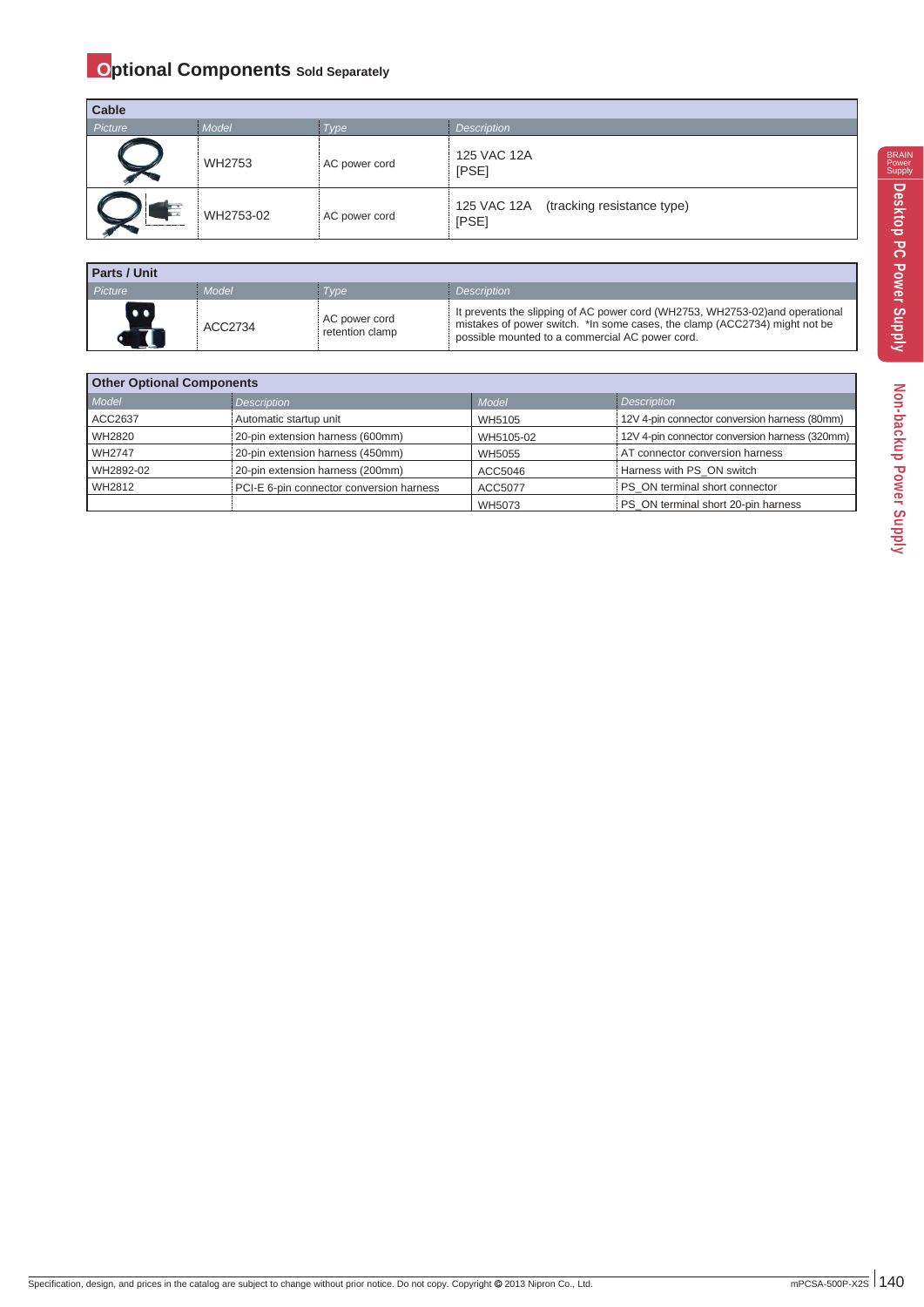## **Characteristics Data (Examples of actual measurement)**

















BRAIN Power Supply

# Non-backup Power Supply **Non-backup Power Supply**